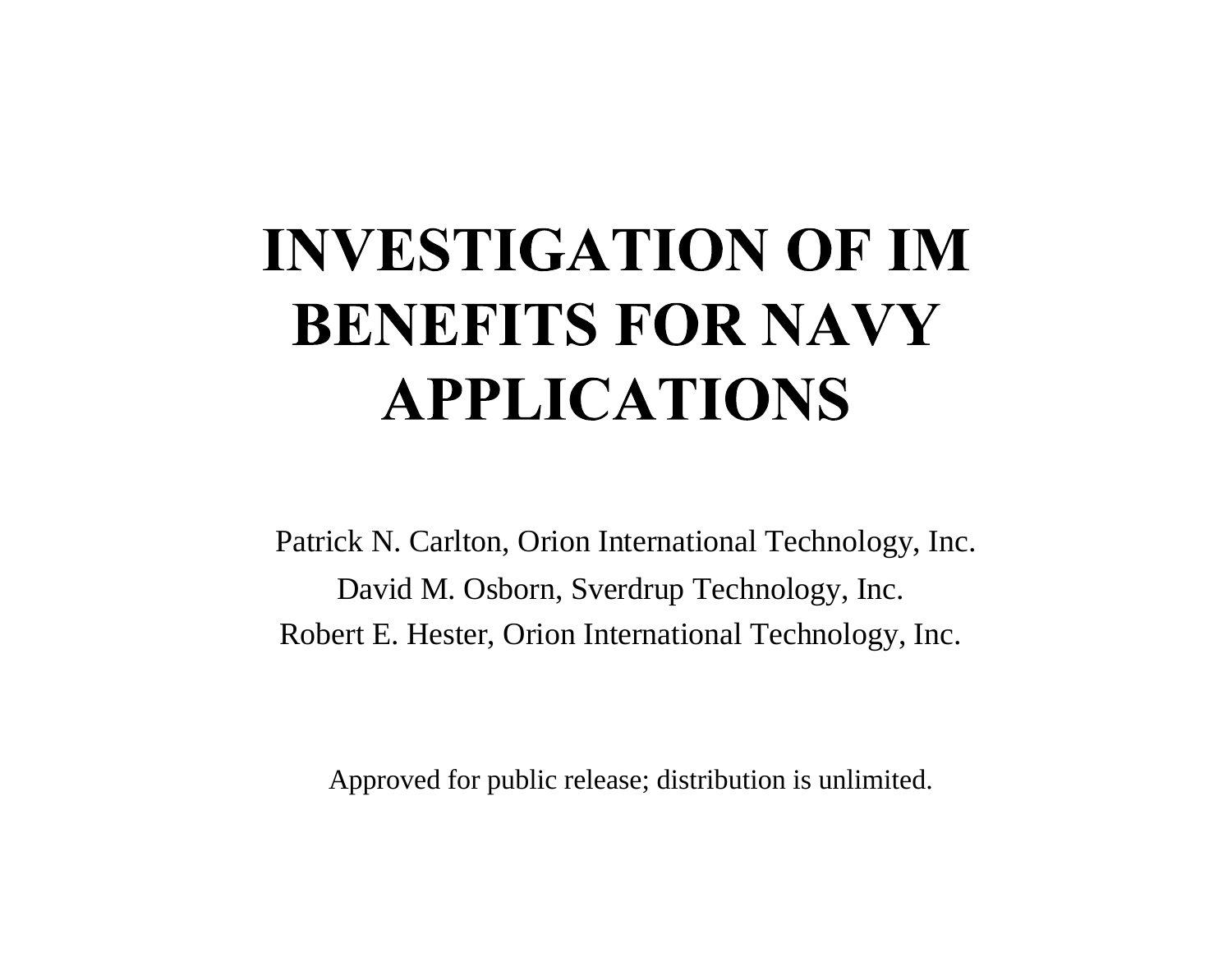# Overview

- Introduction
- Munitions Complements Costs
	- IM Fill Compared to Standard Fill
- Accident Consequence Evaluation (ACE)
	- Production Plant
	- Port Facility
	- Carrier
- Munitions Flow
	- Port Efficiency (Storage)
	- Carrier Efficiency (Flow Model)
- **Summary**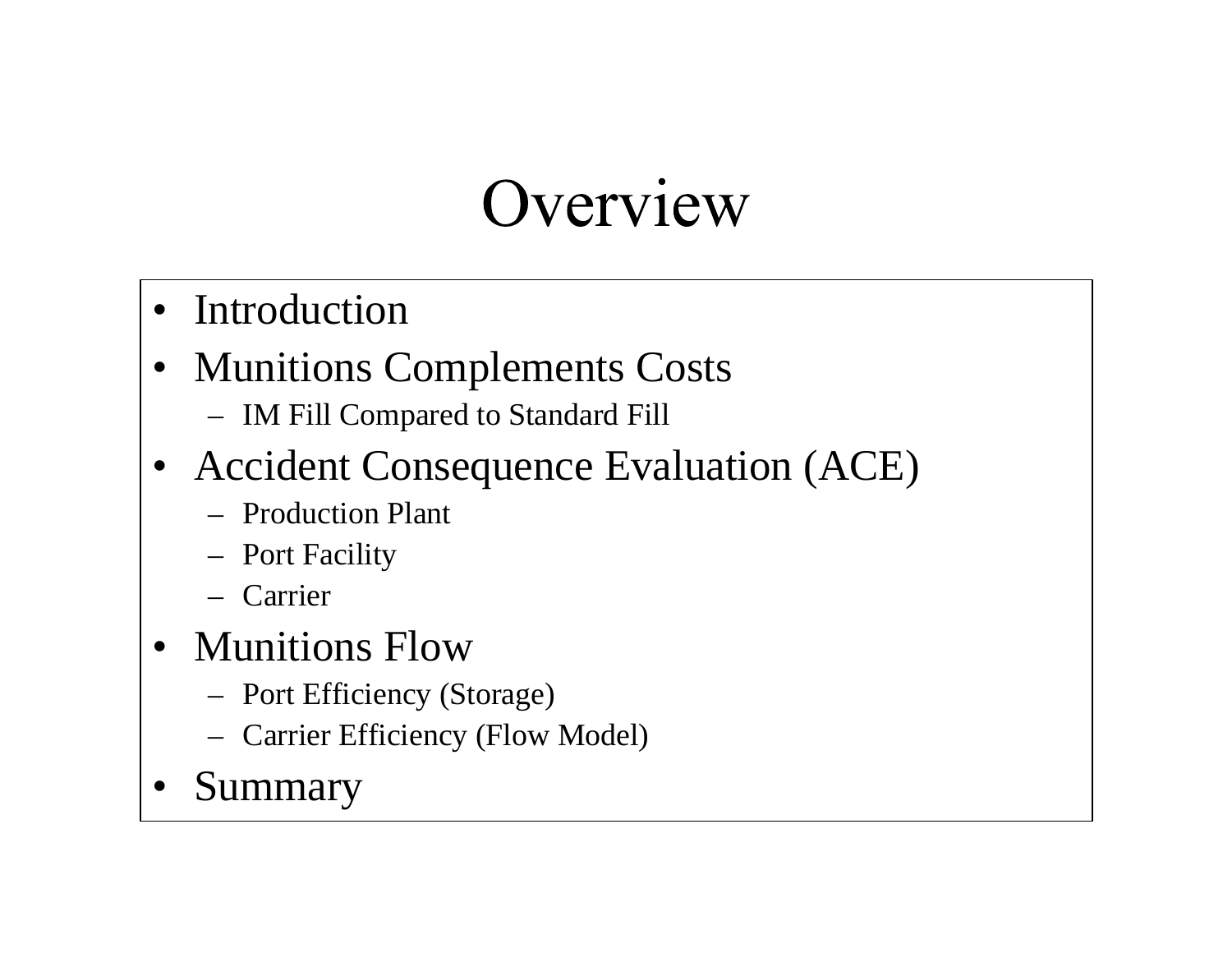# Introduction

- Major Department of Defense (DoD) Insensitive Munitions (IM) objectives include enhancing safety and reducing life cycle costs.
- This work supports the DoD objective in its examination of safety and cost issues.
- It is part of the Navy IM Technology Transfer Program (IMTTP) to improve ship, personnel, and aircraft survivability and encompasses consideration of activities at the plant, port and carrier.
- It shows that IM provide significantly reduced accident consequences and improved efficiency in storage and handling at a meager increase in munitions cost.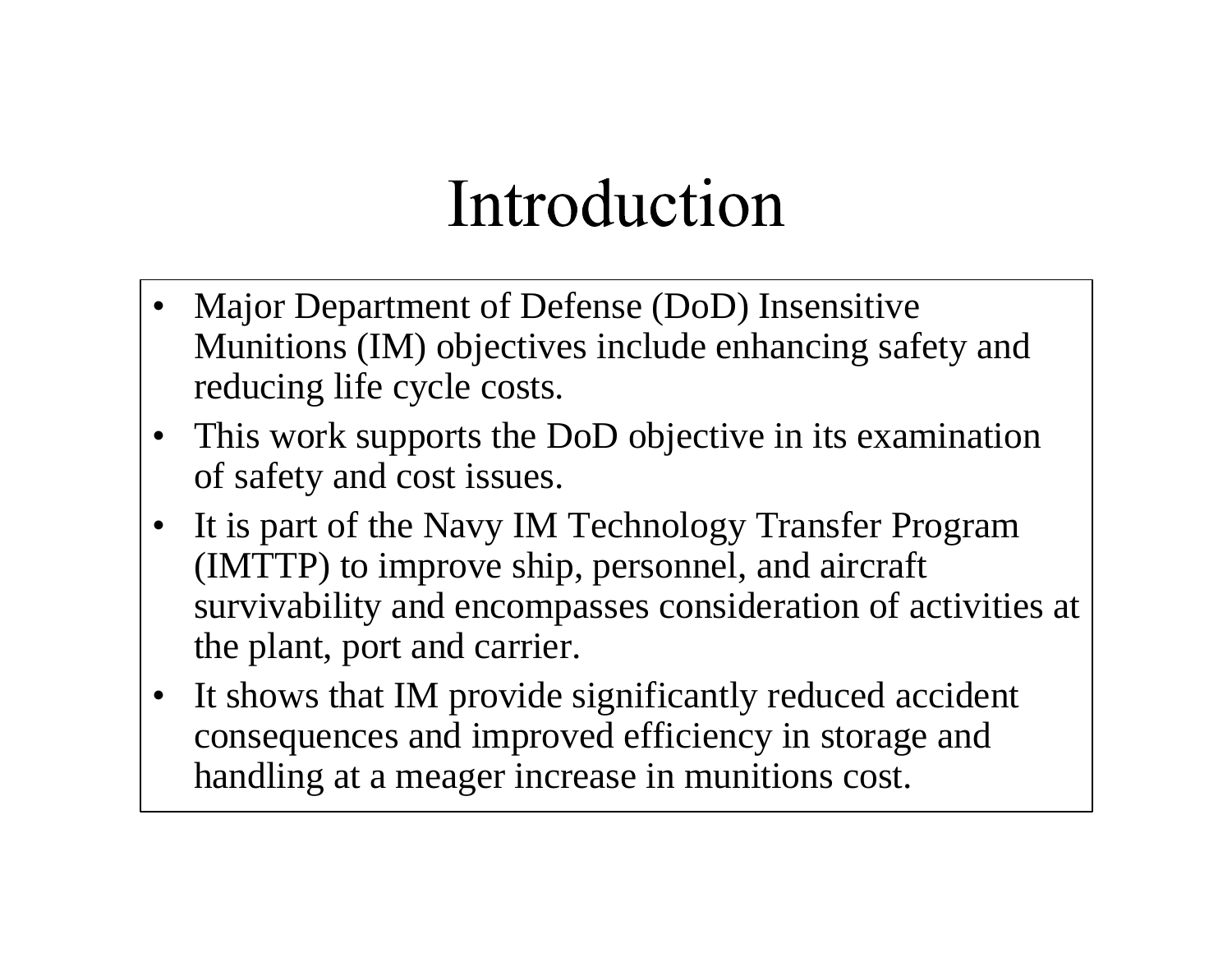### IM Fill vs Standard Fill Costs Munitions Complement I

|             | <b>Munition Number</b>                         |                | <b>Cost Standard</b> | IM <sub>0</sub> | IM1  | IM <sub>2</sub> |  |
|-------------|------------------------------------------------|----------------|----------------------|-----------------|------|-----------------|--|
|             |                                                |                |                      |                 |      |                 |  |
| A           |                                                | 8              | 22                   | 29              | 37   | 38              |  |
| D           |                                                | 56             | 1260                 | 1316            | 1366 | 1366            |  |
| $\mathbf E$ |                                                | 18             | 1033                 | 1089            | 1107 | 1143            |  |
| F           |                                                | 2              | 1750                 | 1752            |      | 1753            |  |
| G           |                                                | $\overline{2}$ | 400                  | 400             |      | 401             |  |
|             | Total Cost (\$K)                               |                | 4465                 | 4585            |      | 4701            |  |
|             | $IM0/Standard = 1.027:1$<br><b>Cost Ratio:</b> |                |                      |                 |      |                 |  |
|             | $IM2/Standard = 1.053:1$                       |                |                      |                 |      |                 |  |
|             |                                                |                |                      |                 |      |                 |  |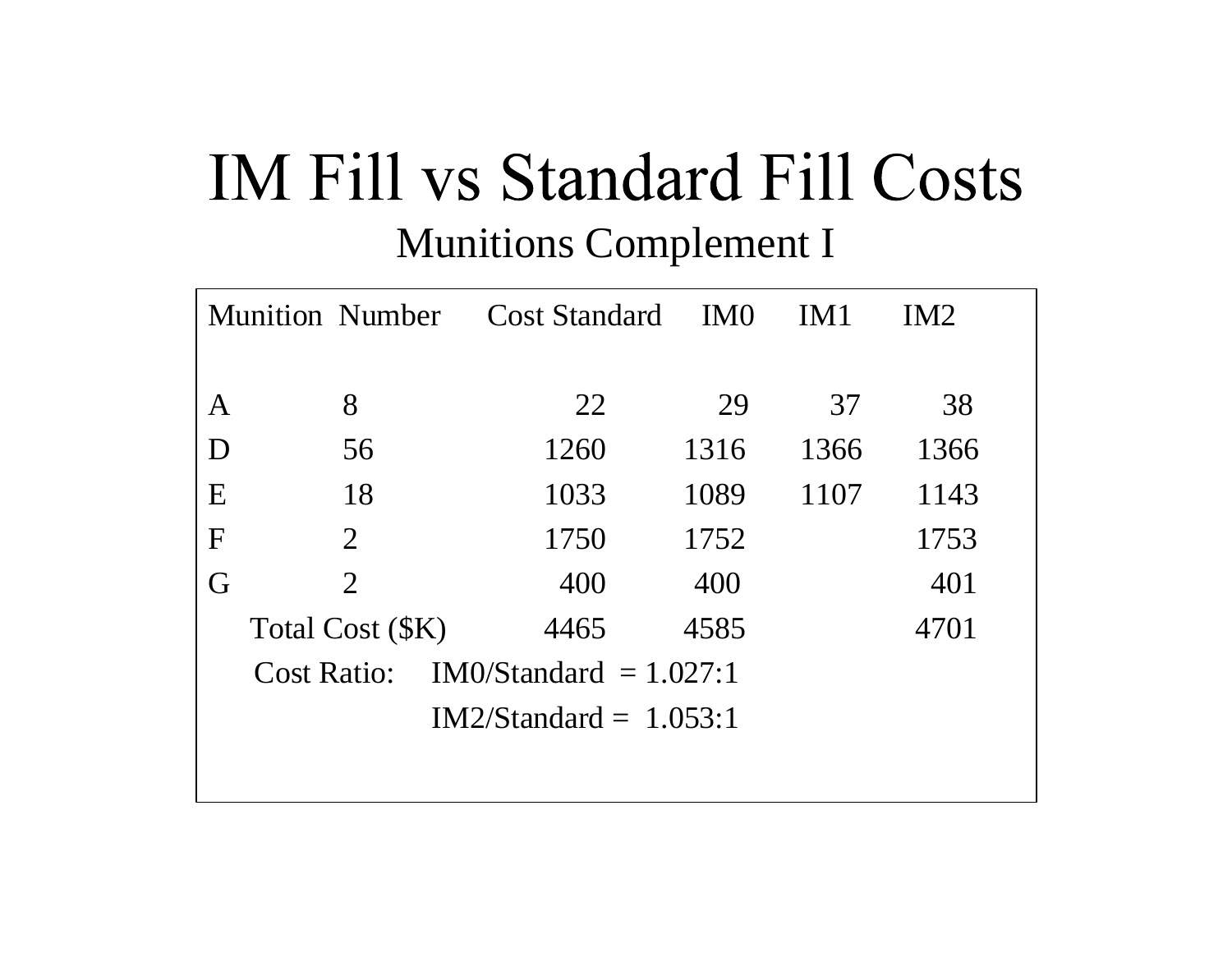### IM Fill vs Standard Fill Costs Munitions Complement II

| <b>Munition Number</b> |                                                |  | Cost Standard            | IM <sub>0</sub> | IM <sub>1</sub> | IM <sub>2</sub> |  |
|------------------------|------------------------------------------------|--|--------------------------|-----------------|-----------------|-----------------|--|
| H                      | 10                                             |  | 243                      | 296             | 313             | 355             |  |
|                        | 6                                              |  | 138                      | 138             | 160             | 169             |  |
| J                      | 6                                              |  | 295                      | 327             | 337             | 362             |  |
| K                      | 6                                              |  | 180                      | 195             | 202             | 211             |  |
| L                      | 22                                             |  | 33                       | 44              |                 | 55              |  |
| M                      | 14                                             |  | 2520                     | 2523            |                 | 2526            |  |
| N                      | 62                                             |  | 5146                     | 5149            |                 | 5151            |  |
| $\mathbf{P}$           | 48                                             |  | 24672                    | 24682           |                 | 24696           |  |
| G                      | 4                                              |  | 800                      | 801             |                 | 803             |  |
| Q                      | 6                                              |  | 960                      | 963             |                 | 965             |  |
|                        | Total Cost (\$K)                               |  | 35116                    | 35312           |                 | 35552           |  |
|                        | <b>Cost Ratio:</b><br>$IM0/Standard = 1.006:1$ |  |                          |                 |                 |                 |  |
|                        |                                                |  | $IM2/Standard = 1.002:1$ |                 |                 |                 |  |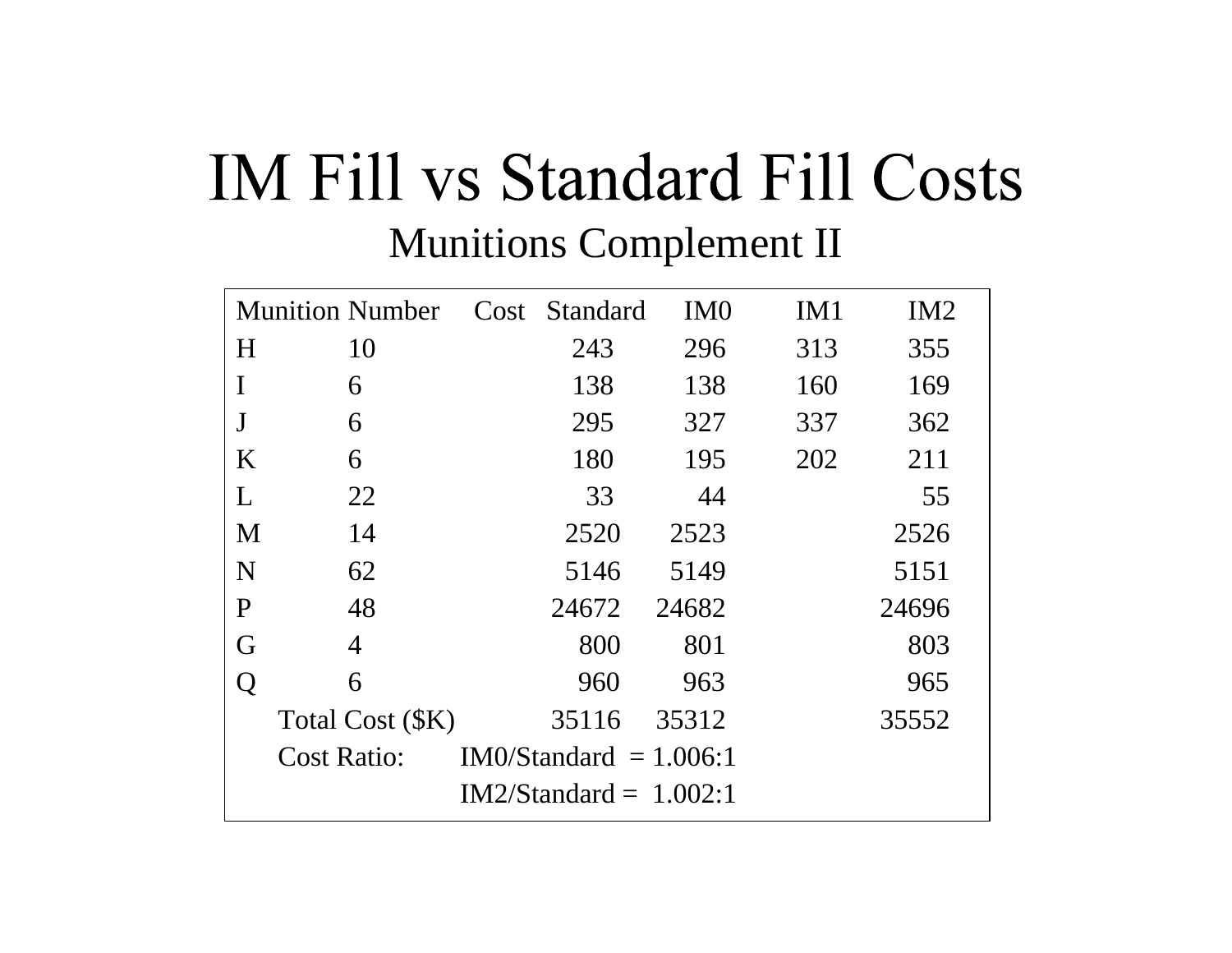### **IM Fill vs Standard Fill Costs** Standard Bomb vs Complex Munitions



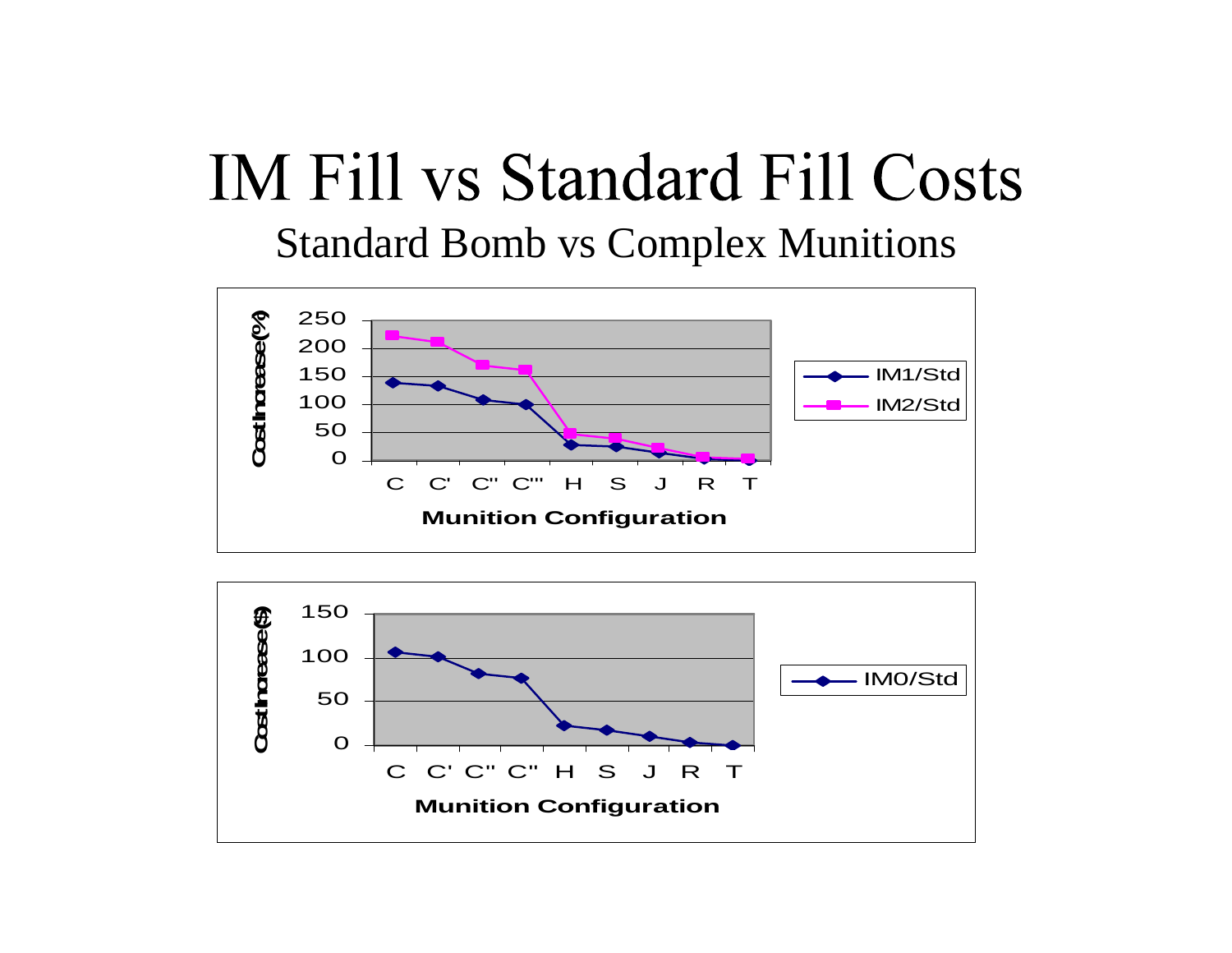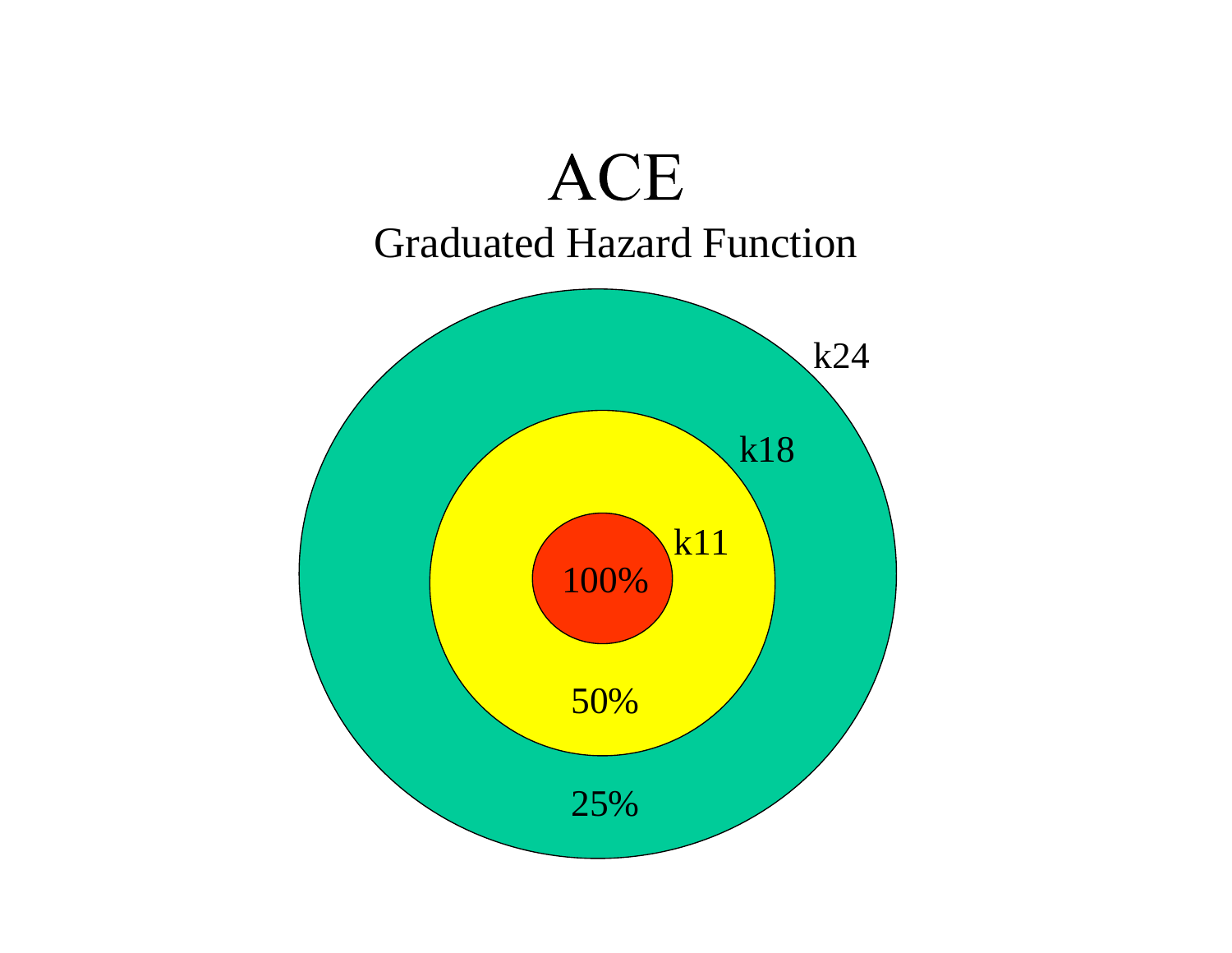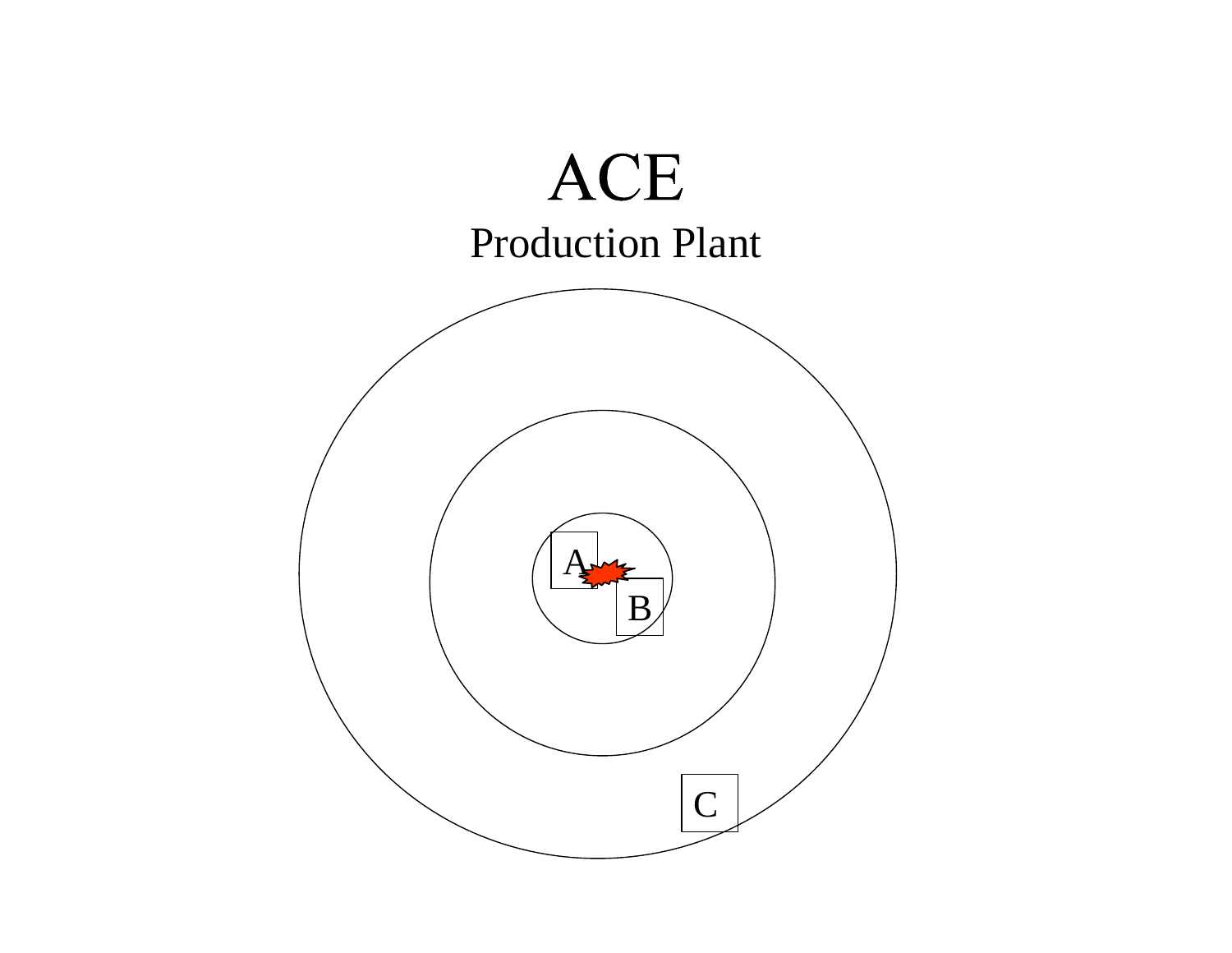#### ACE Production Plant

Mixing Facility  $HC/D$  1.6/1.1 Cost Ratio: IM0/Standard = 94% IM1/Standard  $= 94\%$  $IM2/Standard = 94\%$ Melt/Pour Facility  $HC/D$  1.6/1.1 Cost Ratio: IM0/Standard = 0.59% IM1/Standard  $= 0.68\%$  $IM2/Standard = 0.98\%$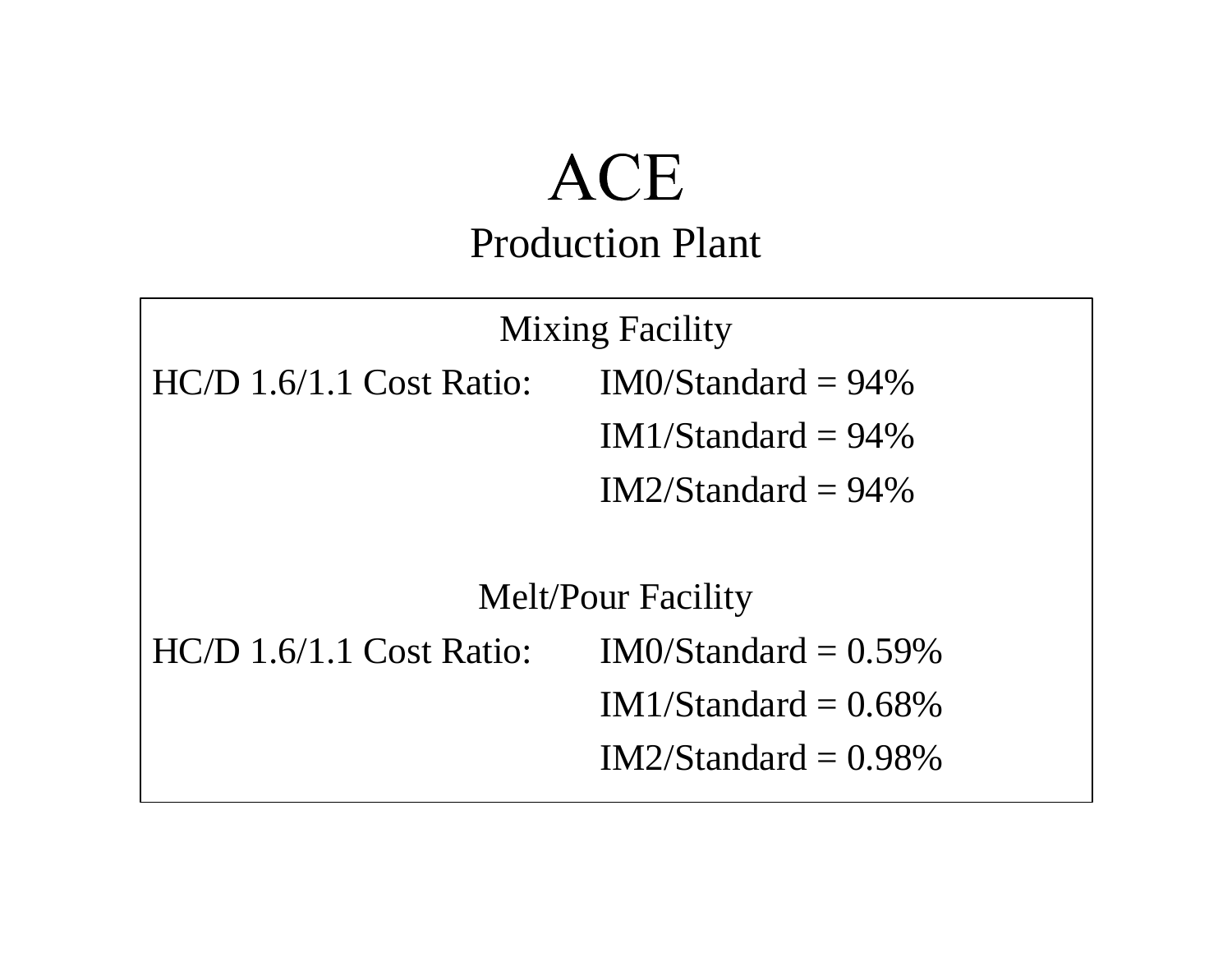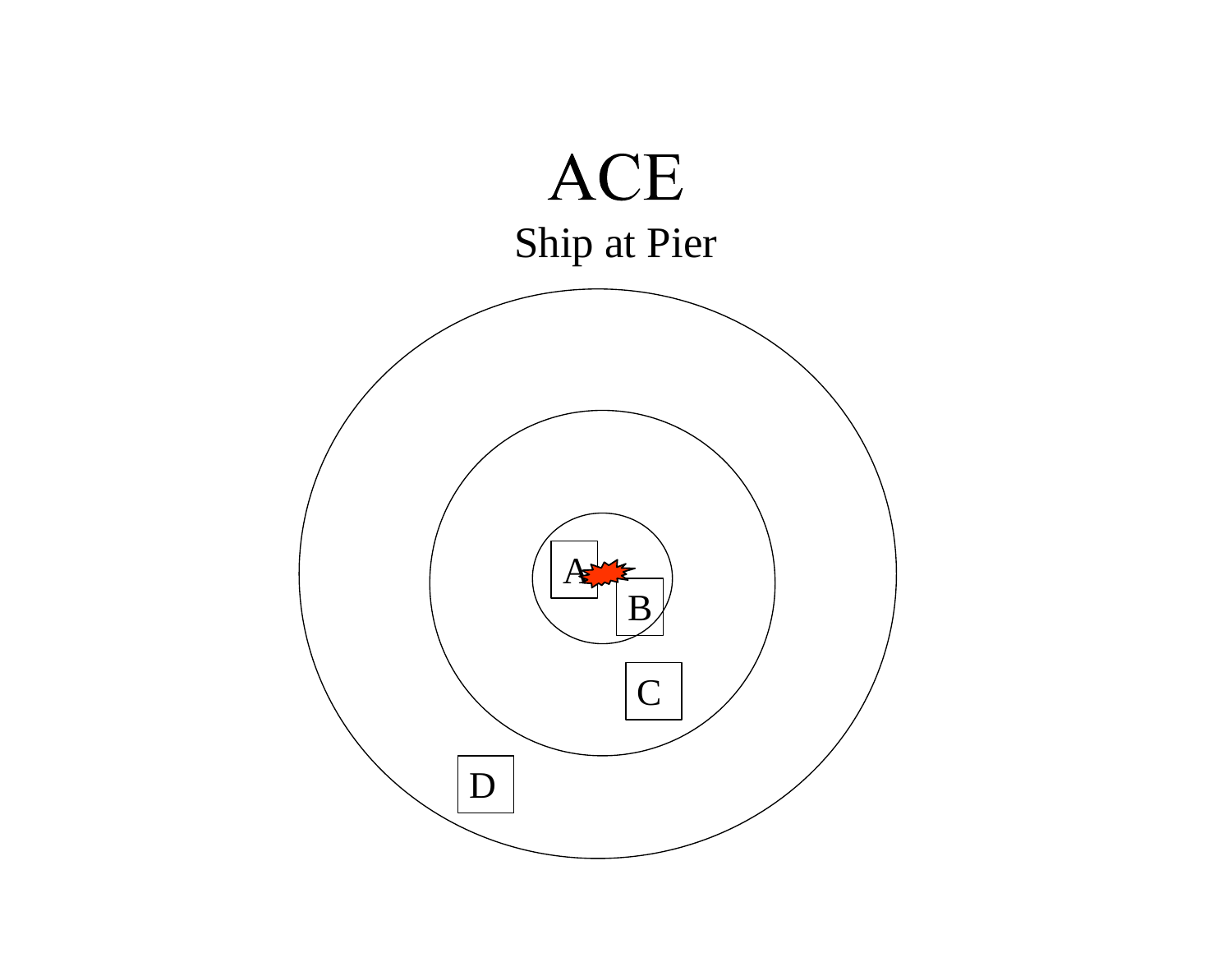#### **ACE** Ship at Pier



 $HC/D$  1.6/1.1 Cost Ratio: IM0/Standard = 0.004:1  $IM2/Standard = 0.004:1$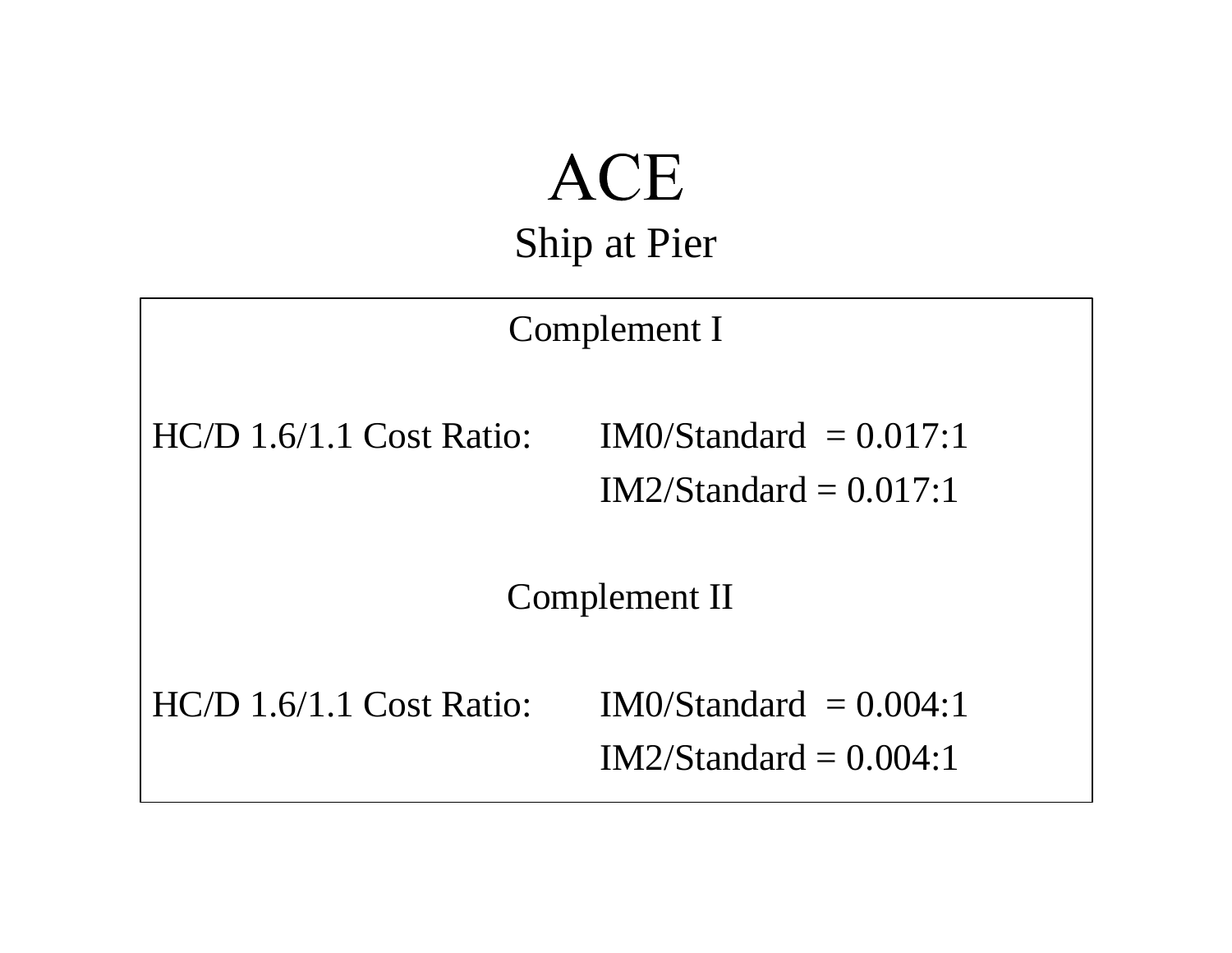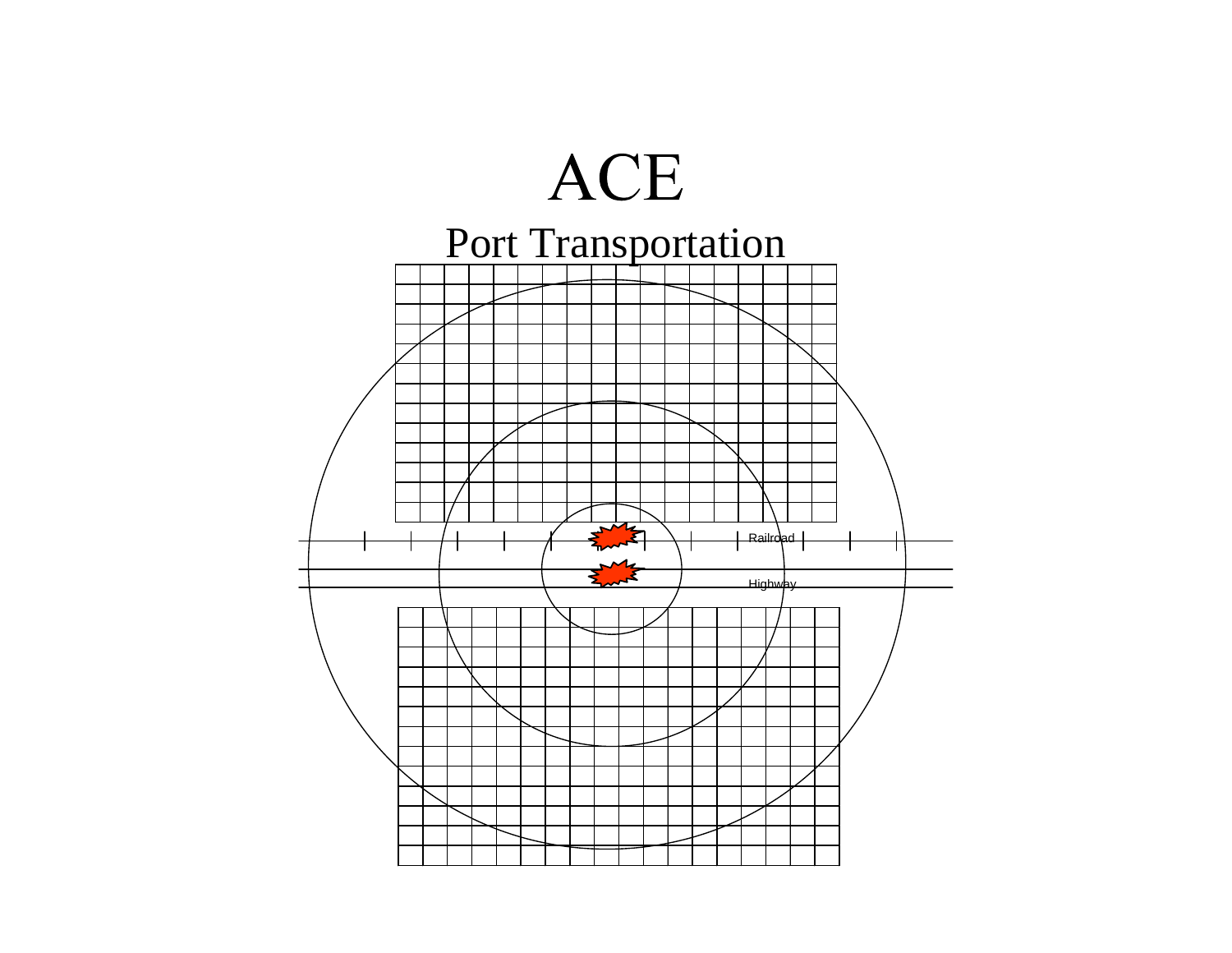# **ACE**

#### Port Transportation

| <b>Classification</b> | <b>Asset Value (\$M)</b> | <b>Ratio (IM/Standard)</b> |
|-----------------------|--------------------------|----------------------------|
|                       | <b>Road</b>              |                            |
| <b>HC/D 1.1</b>       | 43.5                     | 1                          |
| <b>HC/D 1.2.3</b>     | 1.96                     | 0.045                      |
| <b>HC/D 1.6</b>       | 0.337                    | 0.0077                     |
|                       | Rail                     |                            |
| <b>HC/D 1.1</b>       | 251.3                    | 1                          |
| <b>HC/D 1.2.3</b>     | 6.35                     | 0.025                      |
| <b>HC/D 1.6</b>       | 2.472                    | 0.0098                     |

Convoy: 5 Semi-Trailers, 3 Munitions Complements I

Train: 2 Locomotives, 20 Railcars, 26 Munitions Complements I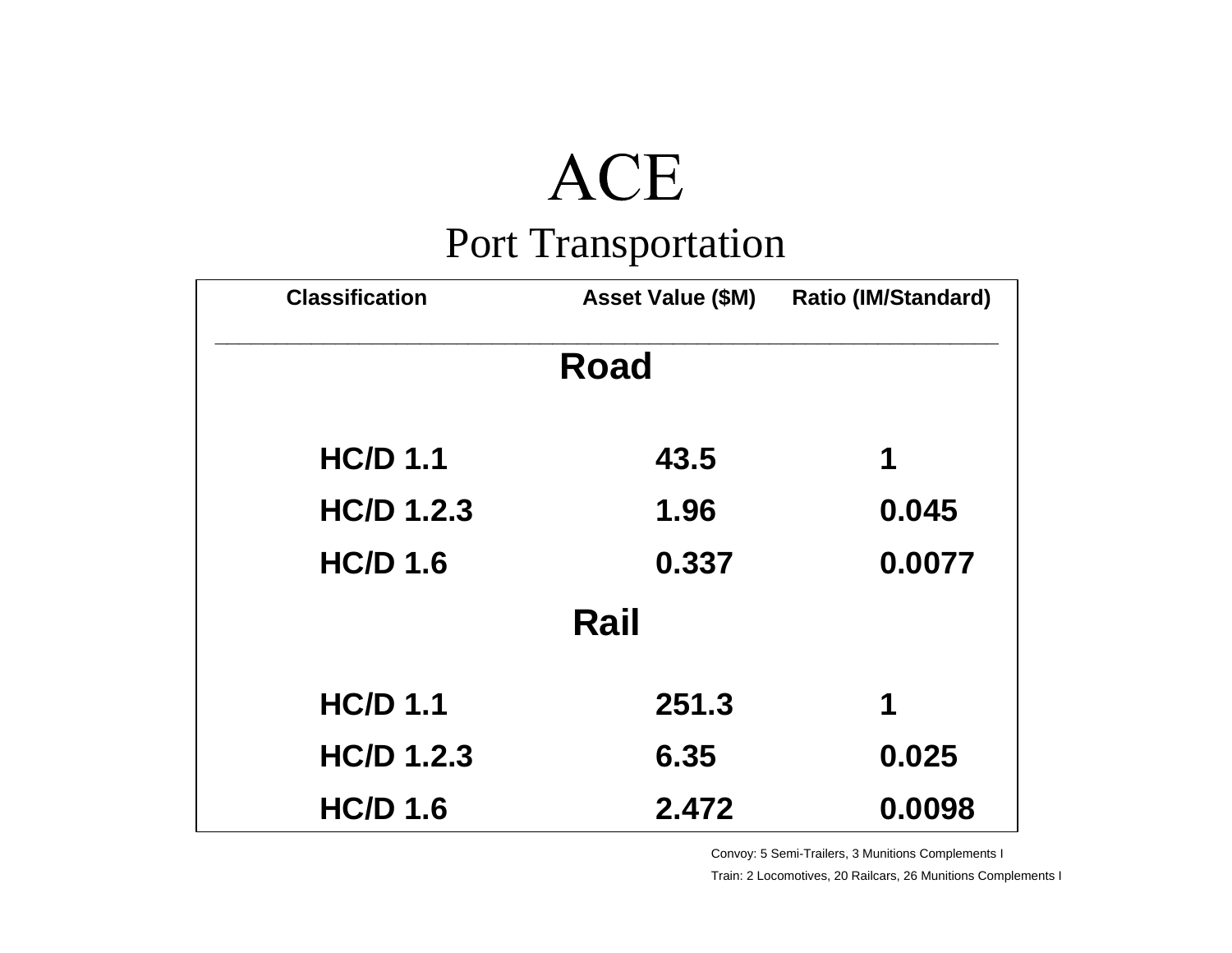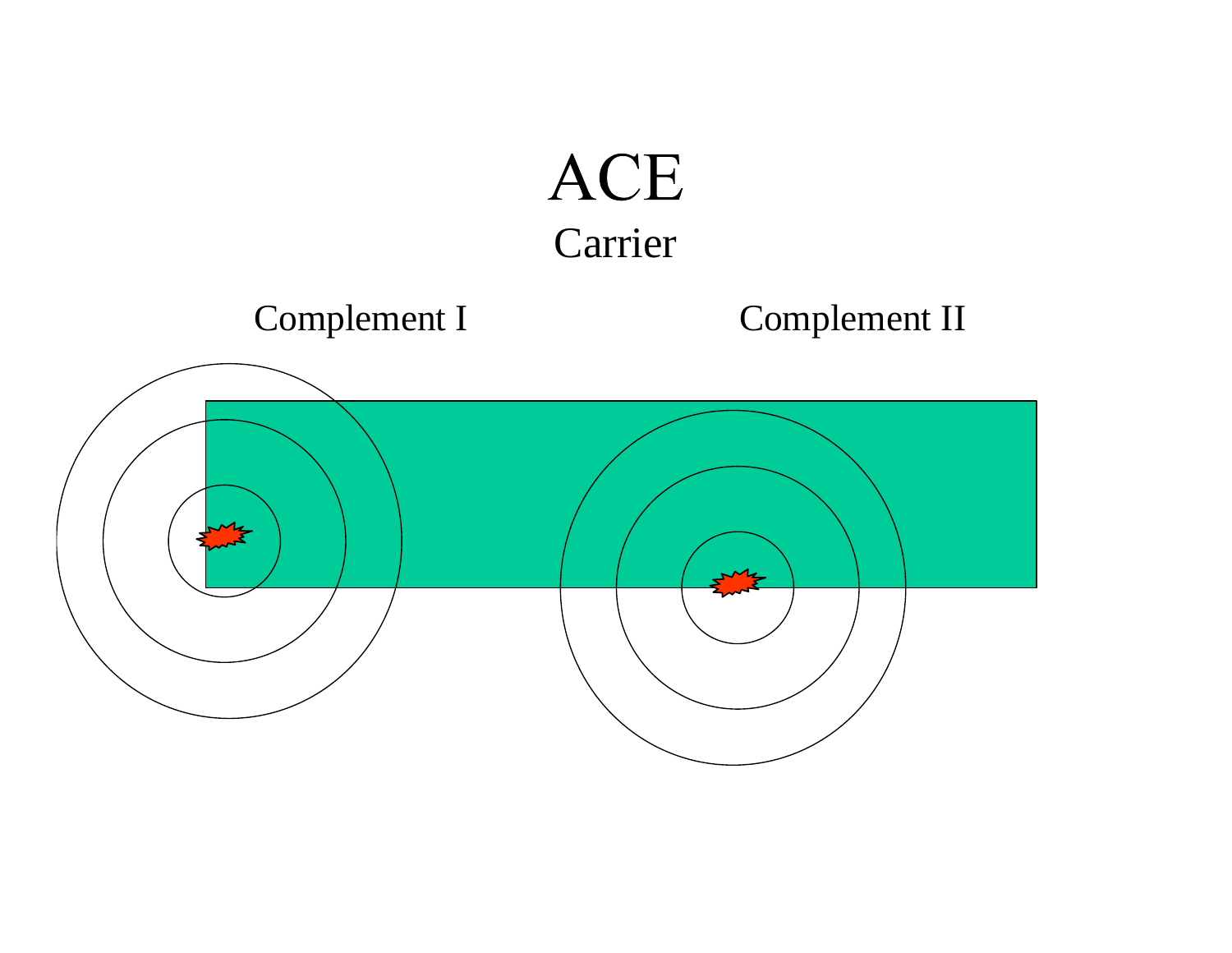### **ACE** Carrier

| <b>Classification</b> | <b>Asset Value (\$M)</b> | <b>Ratio (IM/Standard)</b> |
|-----------------------|--------------------------|----------------------------|
|                       | Complement I             |                            |
| $HC/D$ 1.1            | 390.3                    | 1                          |
| $HC/D$ 1.2.3          | 330.3                    | 0.85                       |
| $HC/D$ 1.6            | 3.9                      | 0.01                       |
|                       | Complement II            |                            |
| HC/D 1.1              | 401.5                    | 1                          |
| $HC/D$ 1.2.3          | 335.2                    | 0.83                       |
| $HC/D$ 1.6            | 4.2                      | 0.01                       |
|                       |                          |                            |
|                       |                          |                            |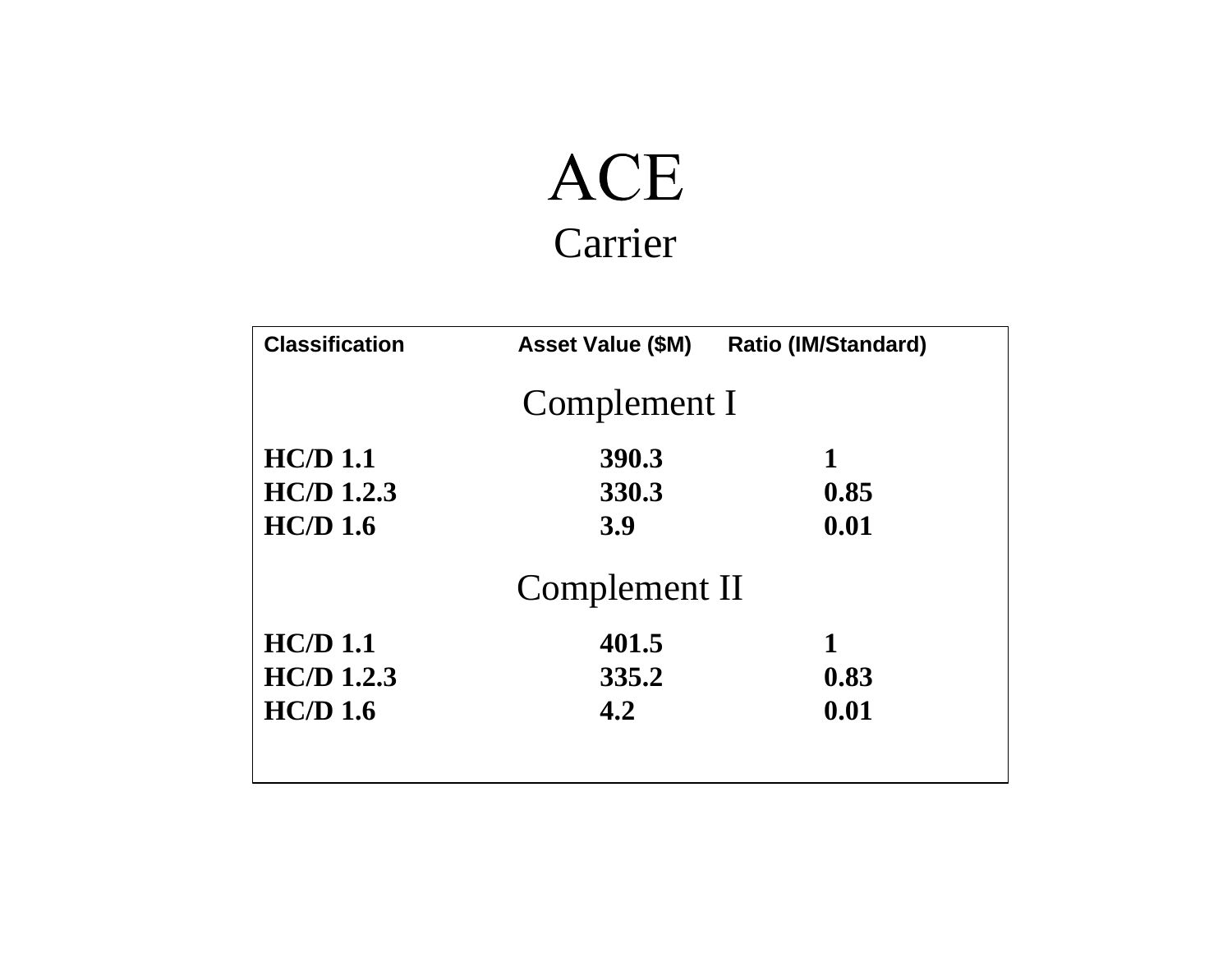### Port Ef Storage

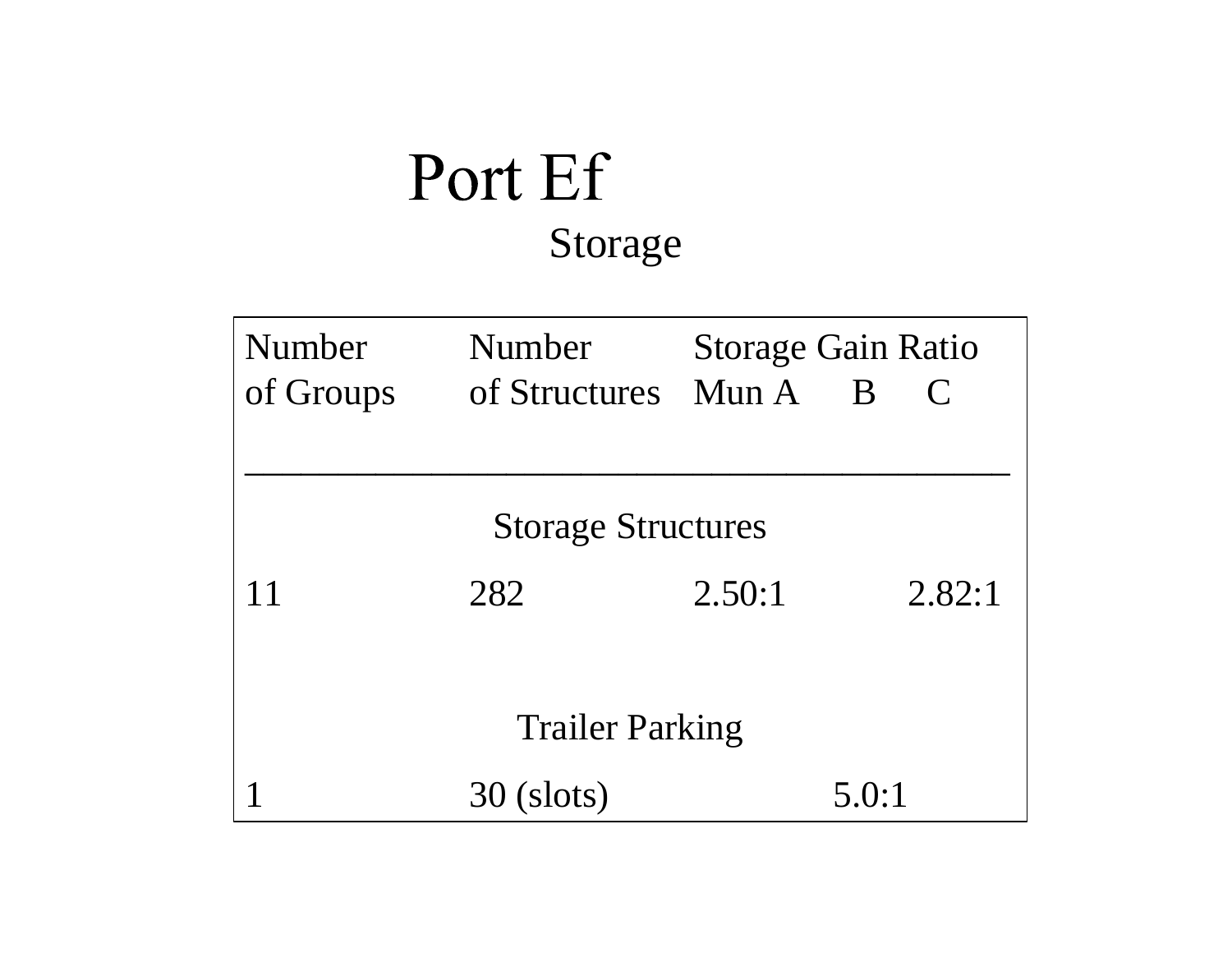#### **Carrier Ef** Flow Model

#### **ProModel Process Simulation Tool**

**Stochastic – Discrete Event**

**Constraint – Throughput Comparison**

**2 bomb types, 2 component types assembled into 2 weapon types delivered to 2 A/C types. 2 missile types tested and delivered to 2 A/C types.**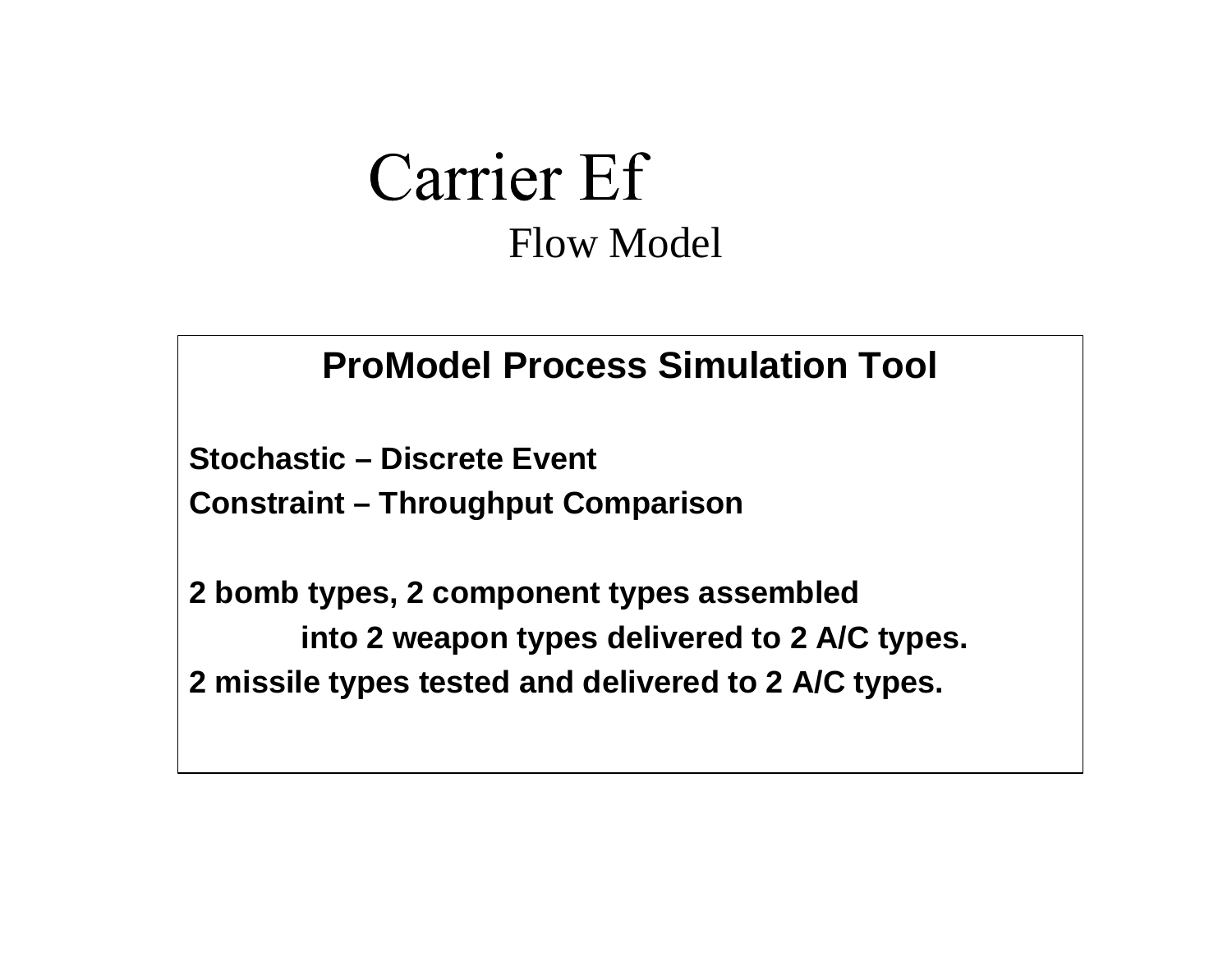### Carrier Ef **Flow Model**

|     | Delivery times (min) |                |     | <b>AC Departures</b>                  |                  |                 |                 |                  |
|-----|----------------------|----------------|-----|---------------------------------------|------------------|-----------------|-----------------|------------------|
|     | w1                   | w <sub>1</sub> | m1  | m2                                    | AC1              | AC <sub>2</sub> | AC <sub>3</sub> | AC4              |
|     |                      |                |     | <b>Standard Process from Magazine</b> |                  |                 |                 |                  |
| min | 102                  | 95             | 22  | 20                                    | $\boldsymbol{9}$ | 28              | $\overline{2}$  | $\boldsymbol{2}$ |
| max | 159                  | 165            | 156 | 157                                   |                  |                 |                 |                  |
| avg | 127                  | 134            | 89  | 88                                    |                  |                 |                 |                  |
|     |                      |                |     | <b>Ready Weapons on X Deck</b>        |                  |                 |                 |                  |
| min | 12                   | 14             | 10  | 10                                    | 9                | 28              | $\mathbf{2}$    | $\overline{2}$   |
| max | 173                  | 192            | 156 | 151                                   |                  |                 |                 |                  |
| avg | 76                   | 96             | 59  | 57                                    |                  |                 |                 |                  |